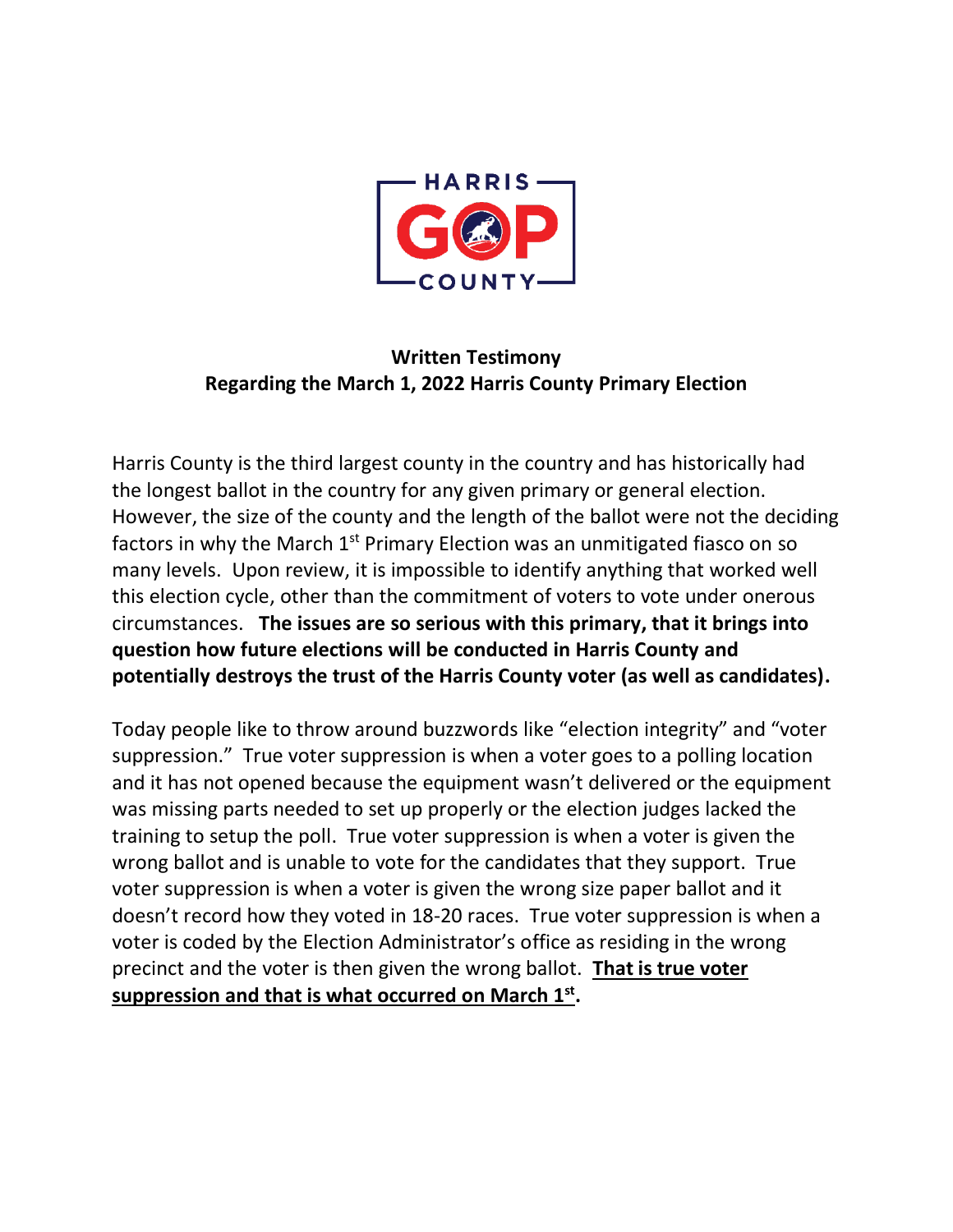**Ultimately, the responsibility for how poorly the 2022 Republican and Democrat primaries were run resides with the Harris County Election Administrator, who was contracted by both political parties to conduct the primary election on their behalf.**

In late 2020, The Harris County leadership decided to create an Election Administrator ("EA") position and pull the responsibility of voter registration and the election administration from the elected County Tax Assessor-Collector and the elected County Clerk. The least experienced nominee was promoted by the County Judge and ultimately selected against the recommendation of the Tax Assessor-Collector and the Harris County Republican Party ("HCRP") Chair. The current EA is not elected, but appointed, and had no experience in elections administration before taking over the elections for the second largest election entity in the nation.

The current EA quickly dismantled and disrupted efficient, experience-tested, and well-trained elections operations in Harris County. It is clear the EA's lack of understanding of the election process, intent and necessity has led to serious complications and the suppression of voters' ability to vote. While she continues to blame the parties and Senate Bill 1 ("SB 1"), it obvious that the problem starts at the top of the Harris County Election Division with the EA's poor management, lack of experience and an arrogant indifference to those who provide knowledge, experience, and skills.

The problems this primary were widespread, including but not limited to selection of polling locations; delivery of equipment; equipment failure; failure to provide adequate technical support for equipment failure; untrained personnel assigning judges to polls incorrectly; poor training of judges, phone center, technicians, etc.; ignoring requests for more ballots; wrong supplies; not enough supplies; not working with the parties to solve problems for their own election; not addressing the non-scanning ballot issue sooner with a solution and/or more personnel; extending counting beyond the 24-hour time limit; forgetting to include 10,000 mail-in ballots on Election Night; not being prepared for the weekend Supply Handout; not collecting all of the ballots correctly on Election Night; and finding 375 Election Day ballots at the last minute before canvass.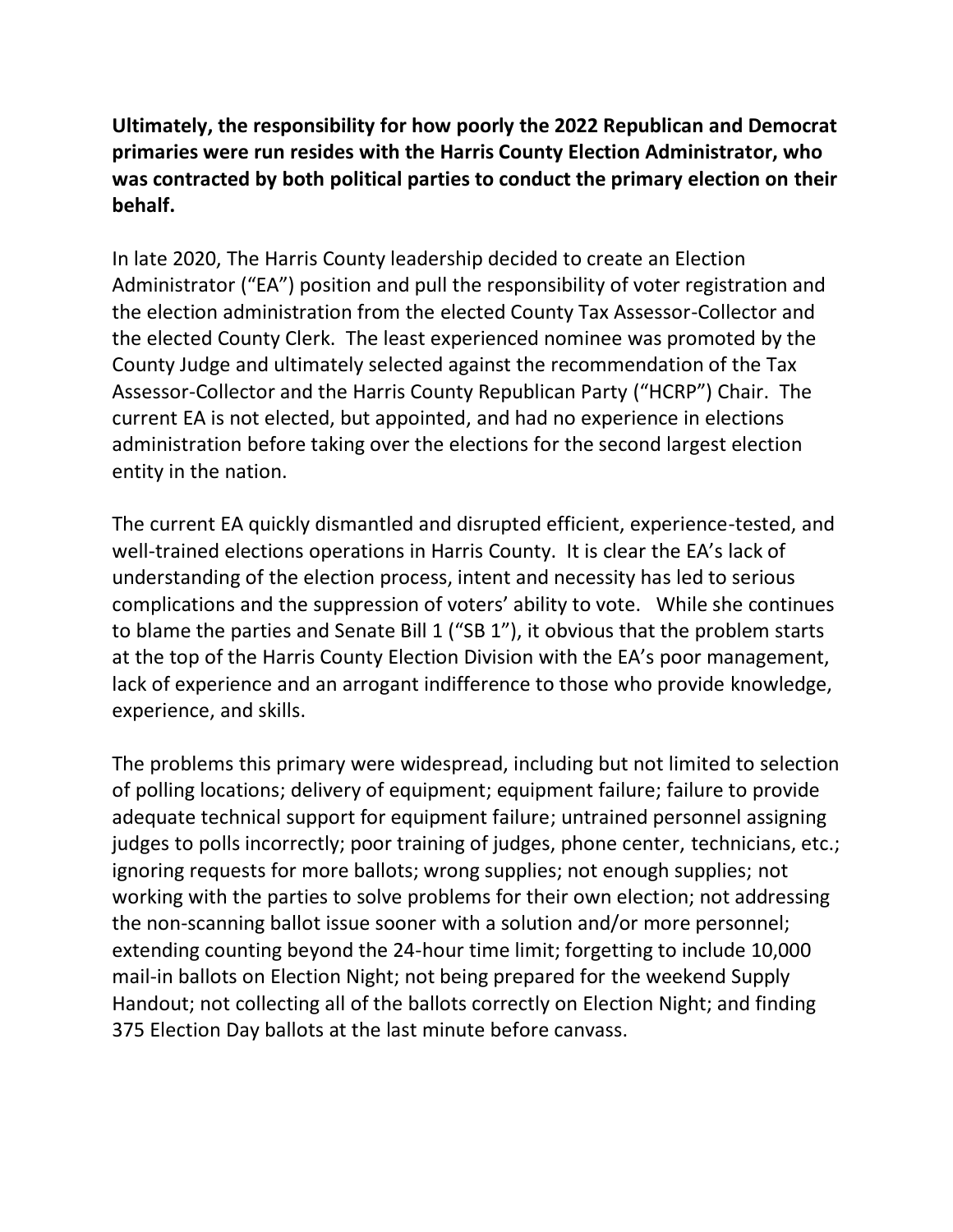**These blunders impacted the ability for voters to arrive at a poll and be able to vote the ballot that they were supposed to vote within a reasonable time and to be certain that their ballot was actually counted.** 

#### **Summary of the more egregious problems**:

### 1. **Early Voting Ballots** –

During early voting, HCRP was notified by our Early Voting Ballot Board members that there were over 1,000 ballots where the second page of the ballot was compromised either with smudged results, crinkled paper, etc. These ballots could not be scanned into the Scan machine by the voter and had to be put into the emergency pouch. The 1,000+ ballots had to be addressed independently in order that these ballots could be correctly counted. (Please note that there were some other counties in Texas that had a two-page ballot and did not have this issue.)

### 2. **Incorrect Ballot Style Issued** –

There have been several reports of the wrong ballot style issued to a voter across the county. Several voters reported that when they voted at a certain polling place on Election Day, the Texas Congressional District 38 and the Texas House District 133 races were not on their ballots. When complaints were filed with the EA, they were deflected as voter error and she suggested that voters had selected the Democratic Party by accident or they did not know their correct Congressional District or House District or the judge incorrectly manually overrode the system – giving them an incorrect ballot. However, these voters are adamant that they are registered correctly in Congressional District 38 and Texas House District 133 (and supported by their voter registration card) and that the judge did not manually override their ballot style.

Additionally, there have been other reports of voters who were given the wrong ballot style around the county at different polling locations even though the correct precinct number reported on the voter registration card they received in the mail is correct. One voter reported receiving a ballot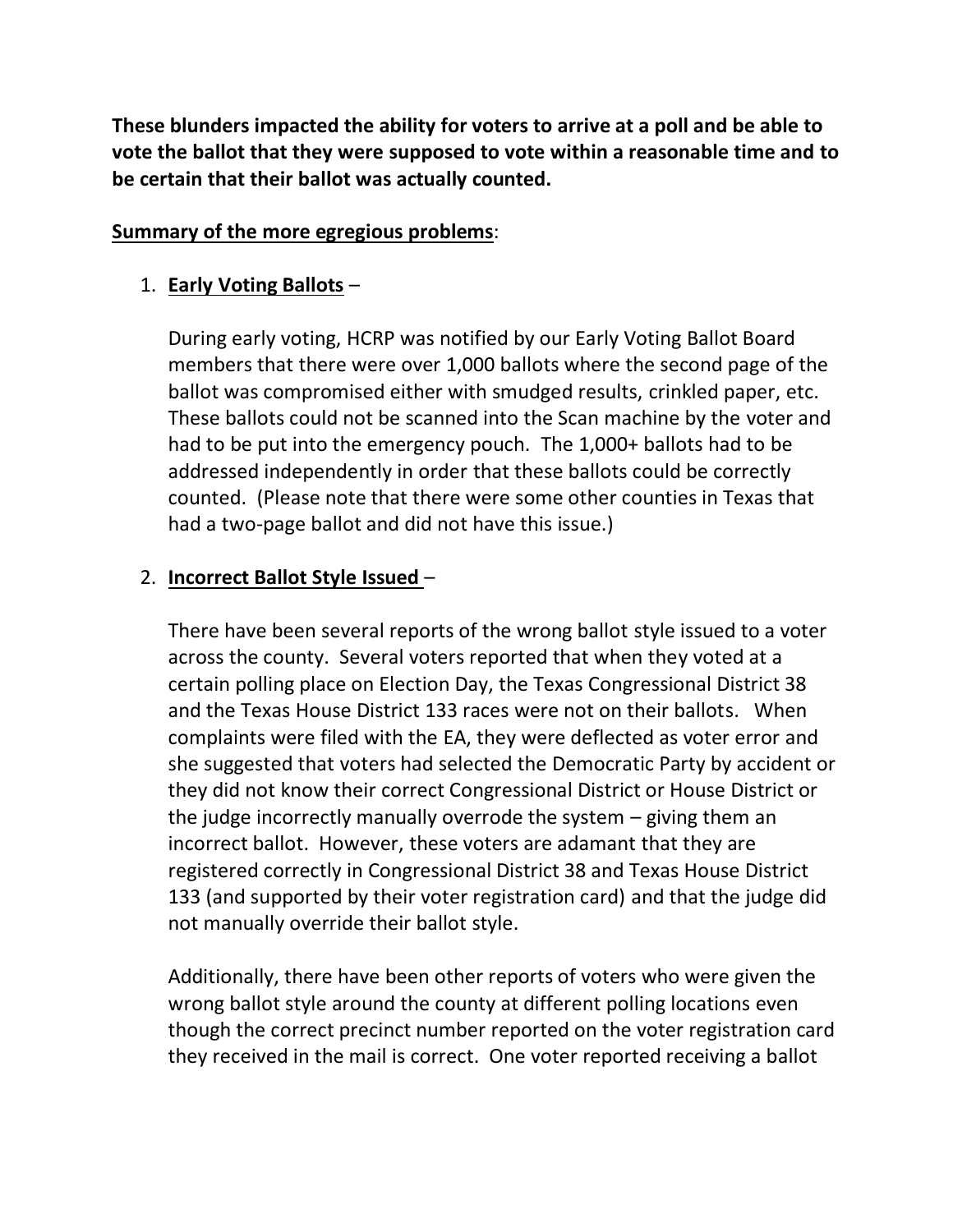that had two Texas House District candidates on the same ballot, although each of these candidates were unopposed in the primary.

Lastly, since Election Day, we have been notified of four precincts where the precinct maps are coded incorrectly. This has led to a potentially significant number of voters in these precincts being given the incorrect ballot style as reported by several voters.

### 3. **Incorrect Size Ballot Paper** –

Due to the length of the Republican Primary ballot, this primary ballot had to be printed on two pages of legal-sized paper to properly record a voter's vote. HCRP was notified by some presiding judges that they had received letter-size ballots instead. At this time, it is estimated that 3-4 polls received the incorrect size paper for the ballots. In reviewing a sample ballot, HCRP estimates that potentially 15-20 races were "left off" the paper ballots printed due to the incorrect size of ballot paper. Therefore, certain voter's ballots did not count the votes they cast in approximately 15-20 races.

It is hard to ascertain exactly how many ballots were printed on the wrong size ballot, but one judge has stated he had at least 70 ballots cast before he determined it was the incorrect size paper.

## 4. **Count of the Ballots not Completed Timely** –

The ballots are required to be counted within 24 hours of the polls closing on Election Day under state law. Harris County did not complete the Republican count until March  $3^{rd}$  (Thursday morning at 2 am). Even though the EA claimed that she could finish on time and going to the court was not necessary, HCRP had to file a petition Wednesday late afternoon asking for a judge to extend the deadline to allow the vote to continue to be legally counted beyond the 24-hour deadline and to protect both parties' Central Count judges from civil and criminal penalties. This was done pursuant to the direction given to the EA and both parties by the Texas Secretary of State Elections Division.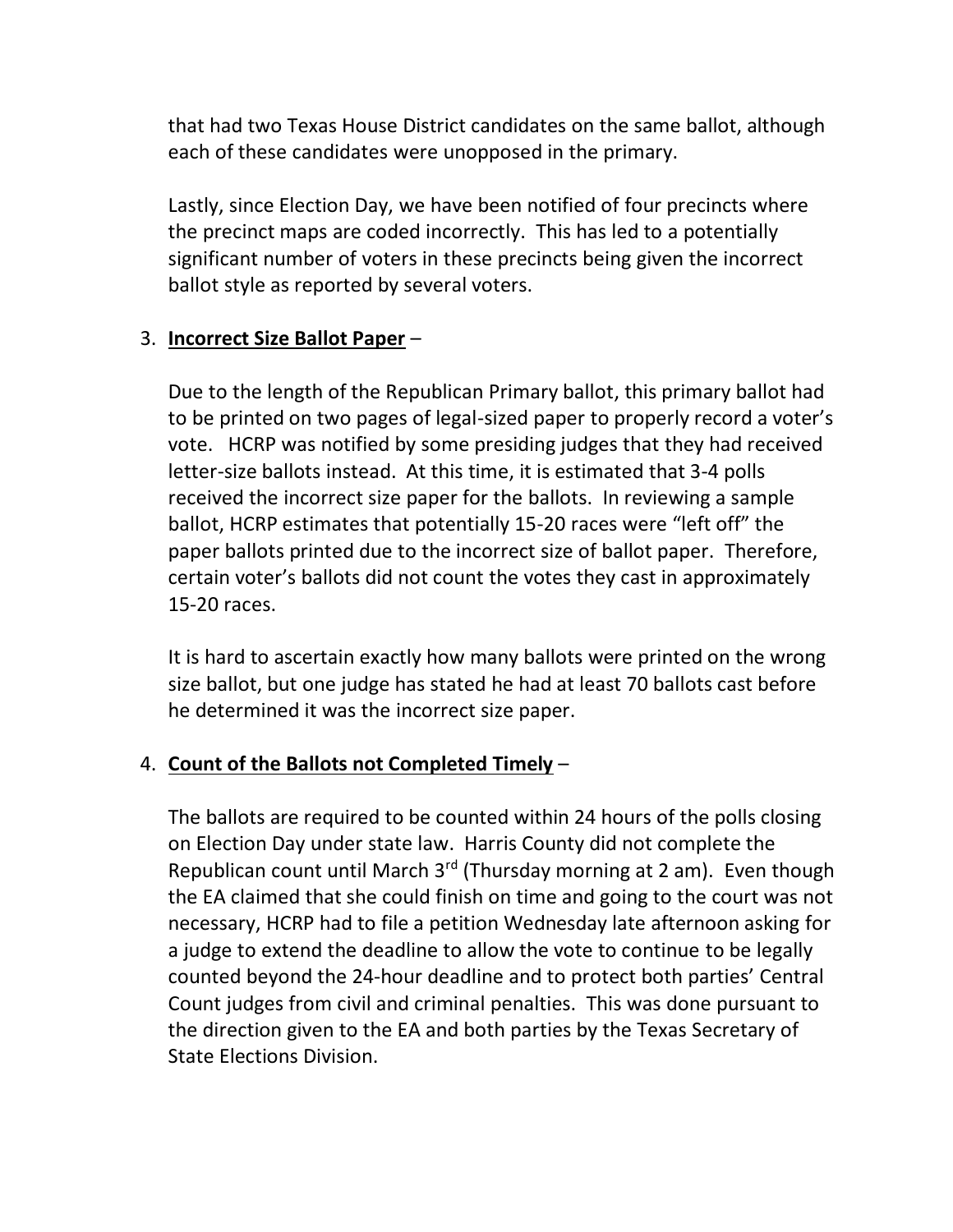Both parties were told on a conference call on Monday that the EA did not believe that she could conclude the ballot count within the 24-hour requirement and would need 500 manhours to complete the count. (The EA later denied to the press that she told both parties that she could not complete the count in time.)

Although HCRP did offer to assist with the count, using the Republican Early Vote Ballot Board members, in order to finish the count on time, the EA declined the assistance. A**s a result, Harris County was the last county in Texas to complete its count 31 hours after the polls closed on Election Day.** (Historically, in comparison Harris County completed the primary vote count in 2020 in 13.5 hours and in 2018 in 9.5 hours.)

# 5. **Missing Mail-in Ballots** –

Under the new requirements set out in Texas Senate Bill  $1 - a$  reconciliation report is required to be completed at the end of the ballot count and then again after the provisional ballots are addressed and the last mail-in ballots are received and counted. This report records the total number of voters and ballots less pending and rejected ballots to reconcile the number of voters and ballots in the election.

At 2 am on March  $3<sup>rd</sup>$ , the PJs from both HCRP and HCDP, after being awake for 42 hours, were given the reconciliation report. This report did not separate the Republican vote from the Democrat vote. It did show a 10,000+ vote discrepancy between the number of voters and actual votes counted. When asked if there was any documentation to explain this discrepancy, both parties' PJs were told to sign it and given the explanation that it would have to be investigated later.

On the afternoon of March 4<sup>th</sup>, the Texas Secretary of State Elections Division asked the EA and the two parties' chairmen about this discrepancy. The EA told the Texas Secretary of State Elections Division and the party chairs later that day that it was a result of approximately 6,000 Democrat mail-in ballots not being included in the rejected and pending votes. This still left a discrepancy of over 4,000 votes.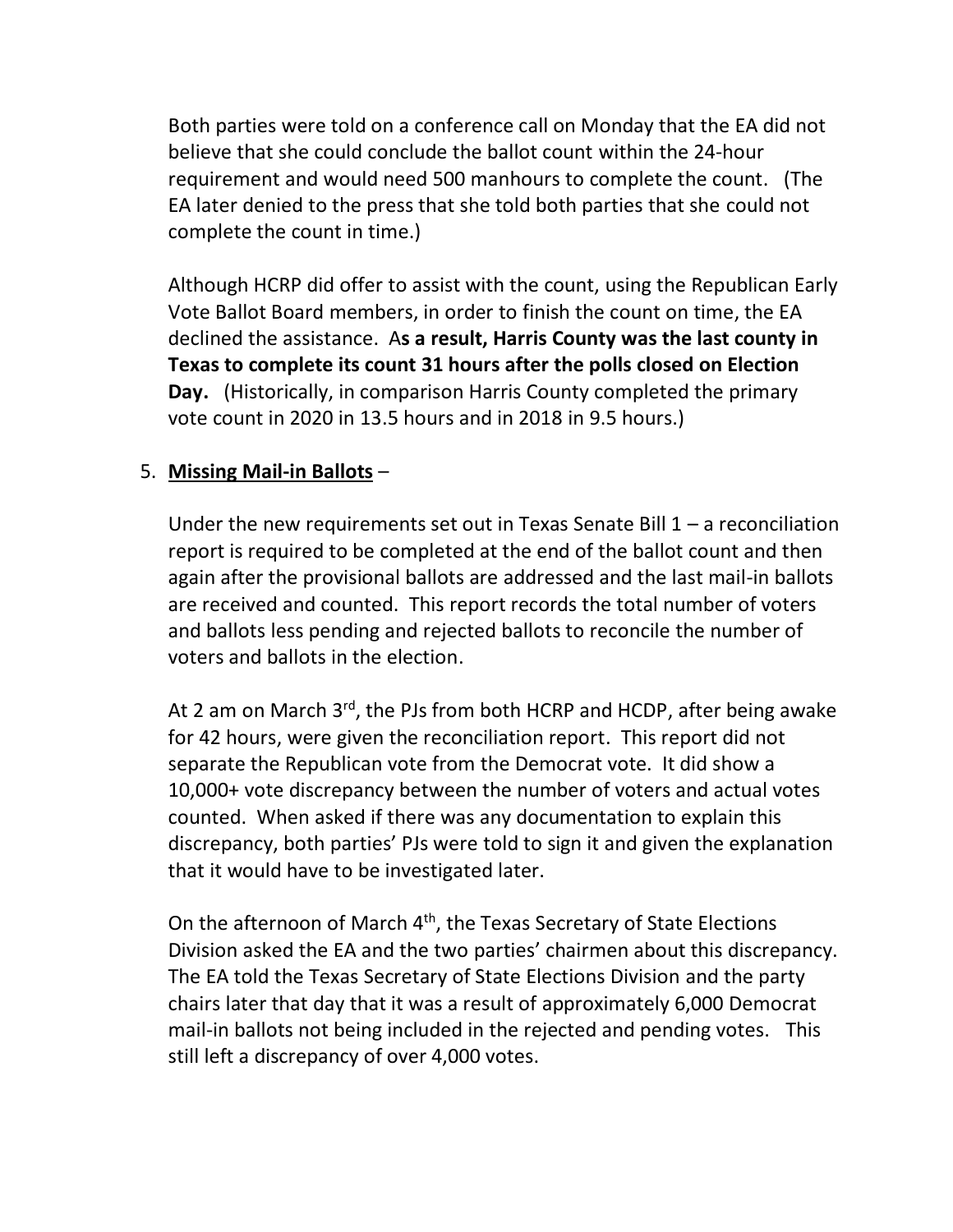Subsequently late Saturday evening, without reporting to the party chairs, the EA reported to the press that there were over 10,000 mail-in ballots (Republican and Democrat) that had not included in the initial vote count.

It is questionable whether these 10,000 mail-in ballots would have been "discovered" and included in the final count without the reconciliation report required by Texas Senate Bill 1 highlighting this difference in the count. It should be noted that the final reconciliation report recorded a difference of just 794 in the final canvassed votes for the Republican primary as compared to the initial reconciliation report. This number is expected to change slightly once all the voting history has been completed.

# **As a CPA, this demonstrates to me that the reconciliation report required by SB 1 is critical to ensure the accuracy of the preliminary and the final vote count in an election.**

### 6. **Mail-In Ballots** –

Historically, Republicans in Harris County would rather vote in person rather than submit a mail-in ballot. Many Republicans (including seniors) take pride in casting their vote in person at the poll. Initially, HCRP did receive some calls regarding completing the new mail-in ballot application, but the vast number of calls regarding the mail-in ballots in January and February were from Republicans 65 and older asking how they could request their mail-in ballot.

However, HCRP did receive several calls from voters who timely filed a mail-in ballot application, who did not receive their mail-in ballot at all or did not receive their ballot in time. Additionally, HCRP received complaints from voters of instances where mail-in ballots were received, who never requested a mail-in ballot or completed a mail-in ballot application.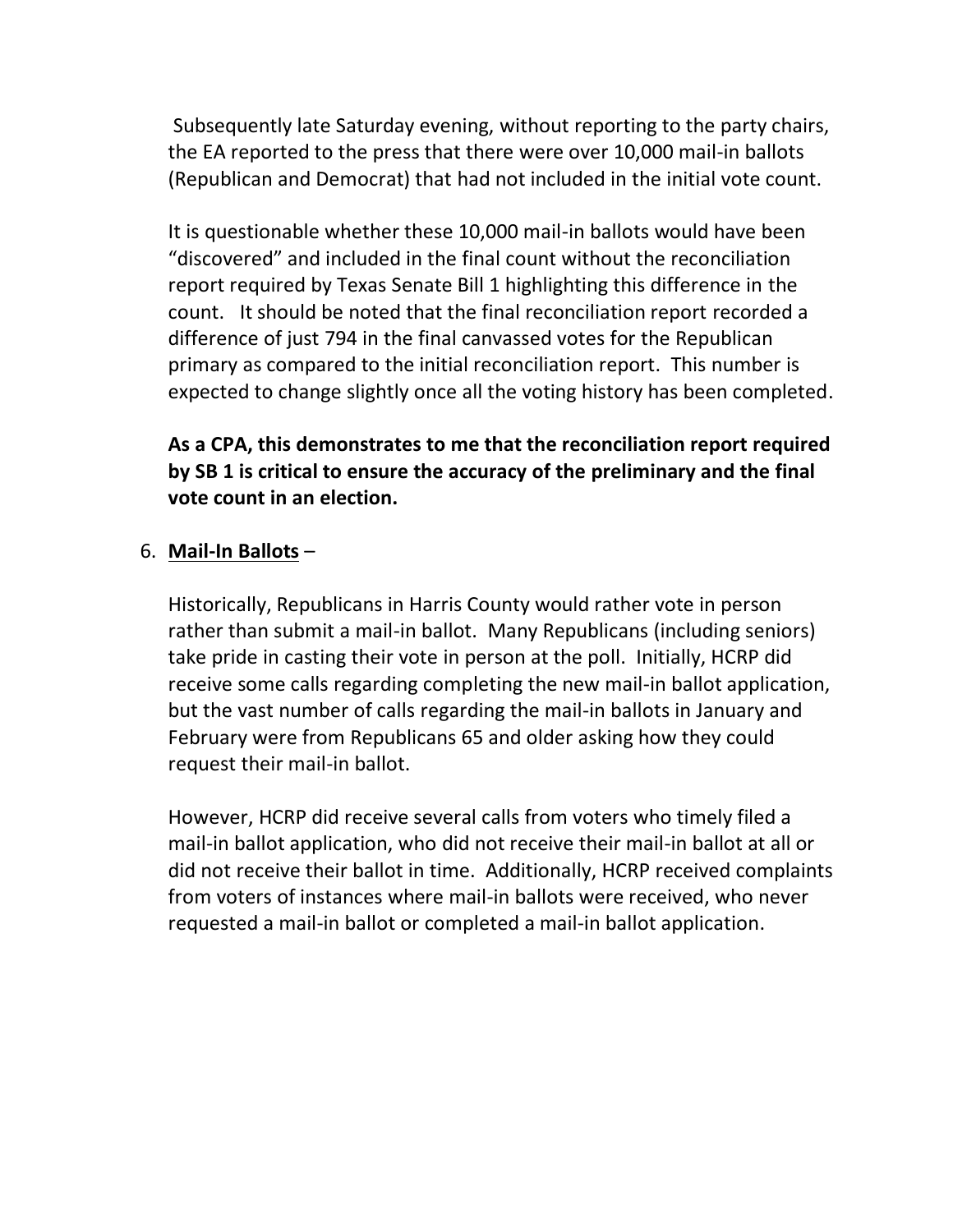### 7. **Assignment of Election Judges** –

Shared primaries rather than joint primaries have traditionally been held in Harris County. HCRP contracted again to hold a shared primary in 2022 (meaning the polling location would be shared, but each party would have its separate programmed equipment).

Both parties negotiated the locations for 90 early voting and 375 Election Day polls. These agreed upon polls were entered into a shared "Airtable" that both the EA and two parties were to use for staffing purposes. Each party was to recruit and nominate presiding and alternate judges (PJs and AJs) for the 90 early voting and 375 Election Day polling locations. The names of these judges were to be entered into the Airtable. The EA was to then send a confirmation email with the assigned polling location to each judge.

HCRP from the beginning of the year made entries into the Airtable that later were mysteriously deleted or changed. This included agreed upon polling locations and the assignment of PJs and AJs. In February HCRP started receiving complaints from its election judges that they were being sent confirmation emails for the wrong assigned polling location. In the middle of February, HCRP received numerous complaints from judges that HCRP had nominated, who still had not received their confirmation emails. HCRP filed complaints with the EA about PJs and AJs being reassigned or deleted without HCRP's knowledge or approval. The EA continued to deny that they had made any changes of judge assignments on the Airtable. (Subsequently, the EA's denial was proved false.)

The EA notified both parties three weeks before Election Day that she had just hired inexperienced recruiters to help recruit judges for both parties. Using inexperienced and untrained recruiters created confusion with people being called multiple times by both the EA and HCRP.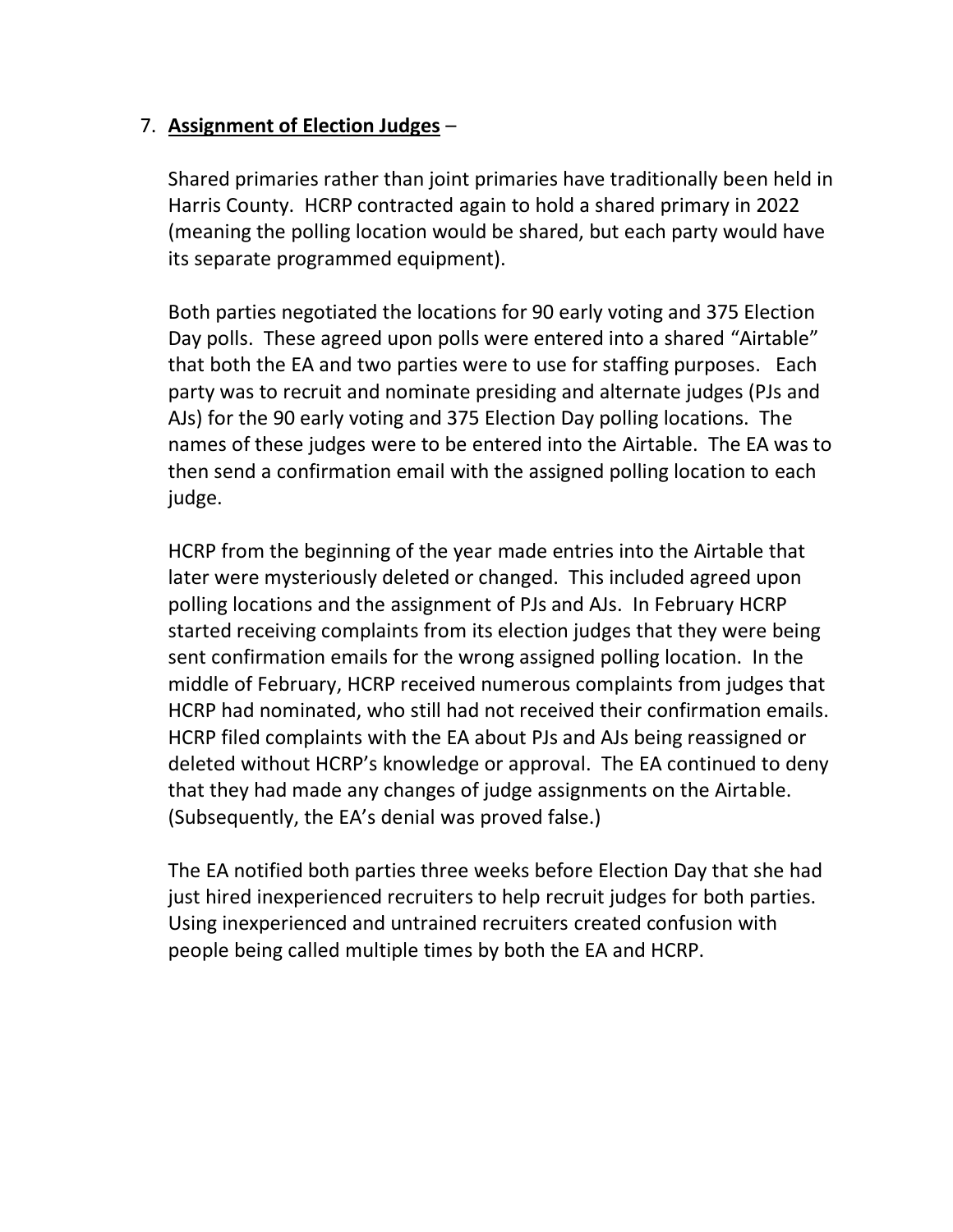Finally, during a conference call Friday, February 25<sup>th</sup>, the EA admitted that their recruiters had **not** been using the Airtable for the three weeks preceding the election (again without notifying HCRP). Upon my request, the EA provided the spreadsheet with the election judges they had assigned by polling location.

Upon analysis it was determined that there were many duplicate bookings between who the EA had assigned and who HCRP had assigned. I notified the EA on Saturday morning that they were to contact the judges that they had double-booked and reassign them to a vacant poll. **HCRP assigned judges were not to be reassigned.** This was not done. There were actually occurrences of both set of judges showing up at the same poll or the HCRP judges being called by the EA and told they were not needed.

The reconciliation of the EA and HCRP judge assignments indicated that there were 19 polling locations without a PJ as of Friday evening. On Saturday, February 26<sup>th</sup>, HCRP recruited 12 new judges to fill vacant polls. If the EA had reassigned the judges they had double-booked, as I directed, there would have been few, if any vacancies.

Both the HCRP and the Harris County Democratic Party (HCDP) were notified late Monday night of vacant Republican and Democrat polls still remaining. **Several Republican and Democrat PJs stepped up in a bipartisan effort to help the other party out where their polling location did not have a PJ from the other party.** Unfortunately, the list of vacant polls provided by the EA was not complete and there were still polls that did not have judges on Election Day that HCRP had not been notified about nor were the polls listed on any shared documents.

It is understandable that some judges from both parties quit the weekend prior to the election due to the confusion with assignments and poor or no training. (Both parties had been notified approximately two weeks prior to the election, that the EA's Director of Training had been fired.)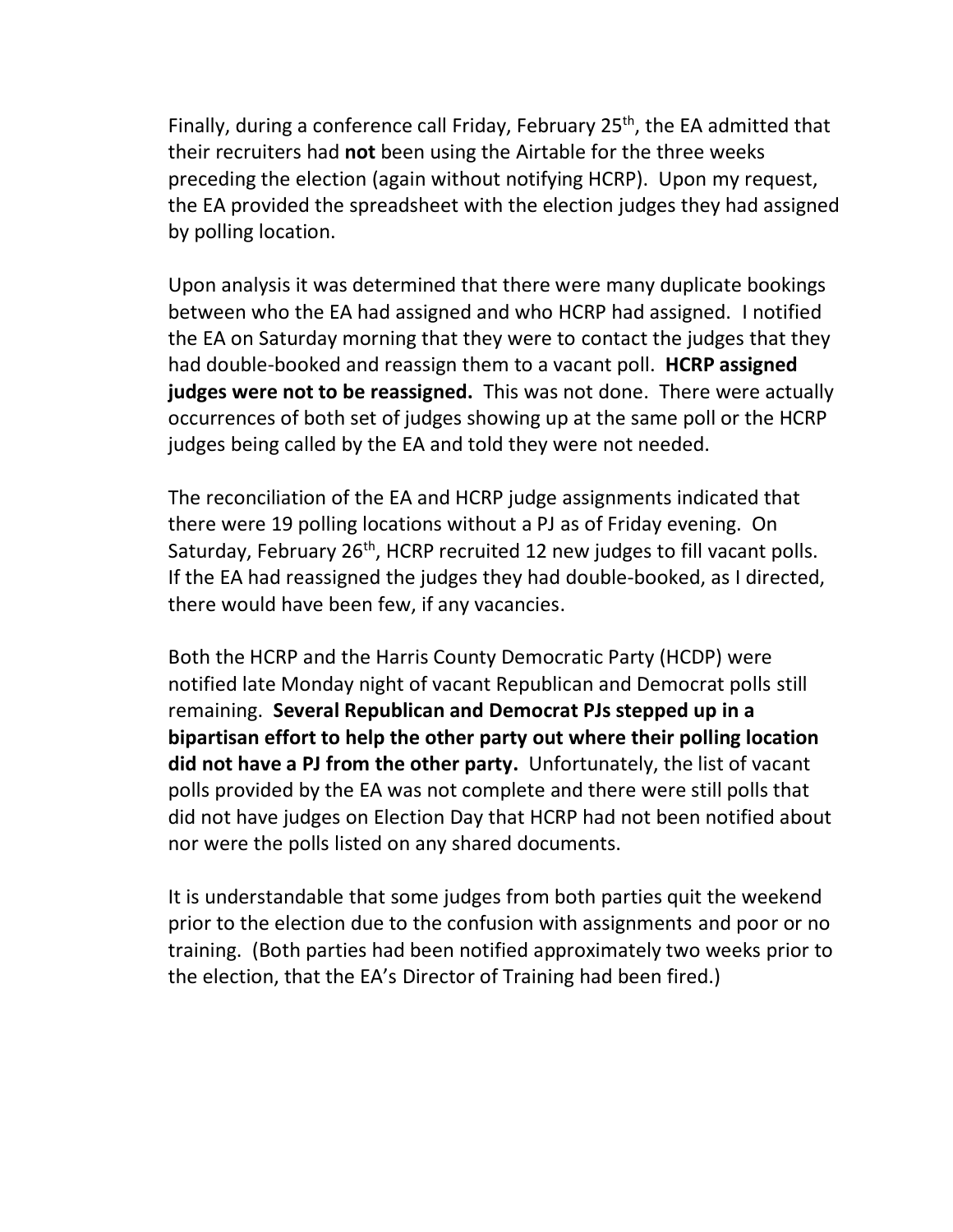Many of these personnel issues could have been corrected, if the EA's office used the shared Airtable as agreed to by the EA and both parties, and if they had coordinated their recruitment effort with the HCRP primary office.

### 8. **Equipment and Supplies Issues** –

The responsibility for delivering voting equipment and supplies (including judge documentation and ballot paper) lies with the EA per the contract that each party signed. All Election Day PJs pick up their supplies, some polling equipment, ballot paper and judge packets with required forms at the Supply Handout weekend before Election Day. The EA is responsible for preparing certain equipment, ballot paper and documentation for 750 judges (i.e., by polling location and by party).

I was informed Saturday morning by the EA that nothing had been assembled by the County for the equipment and supply pickup as of the preceding night (Friday, February 25<sup>th</sup>) at 9 pm. As a result, the EA staff had to work all night to prepare the supplies and equipment (scanners, controllers, etc.) for the weekend pickup. Therefore, supply pickup was late with most judges having to wait  $1 - 2$  hours to receive their supplies and equipment on Saturday morning.

It is no surprise that as a result, several judges did not receive all of their equipment and did not receive the correct number of ballots. In some cases, the judge was able to go back to Supply Handout and retrieve the necessary items or in other cases, they had to wait at the poll for the correct items to be delivered by EA staff on Monday or early Tuesday.

Additionally, HCRP received multiple reports of poll equipment that was delivered late or was missing parts needed to complete the poll setup Tuesday morning. For example, the EA did not locate the missing equipment for a poll in Katy until late Monday night around 10 pm. This meant that the poll could not be set up until the Election Day morning. Another poll in Kingwood was told that the equipment had been delivered to the polling location at the school and was put in Room 309. Eventually the EA found out that the equipment had been delivered to another area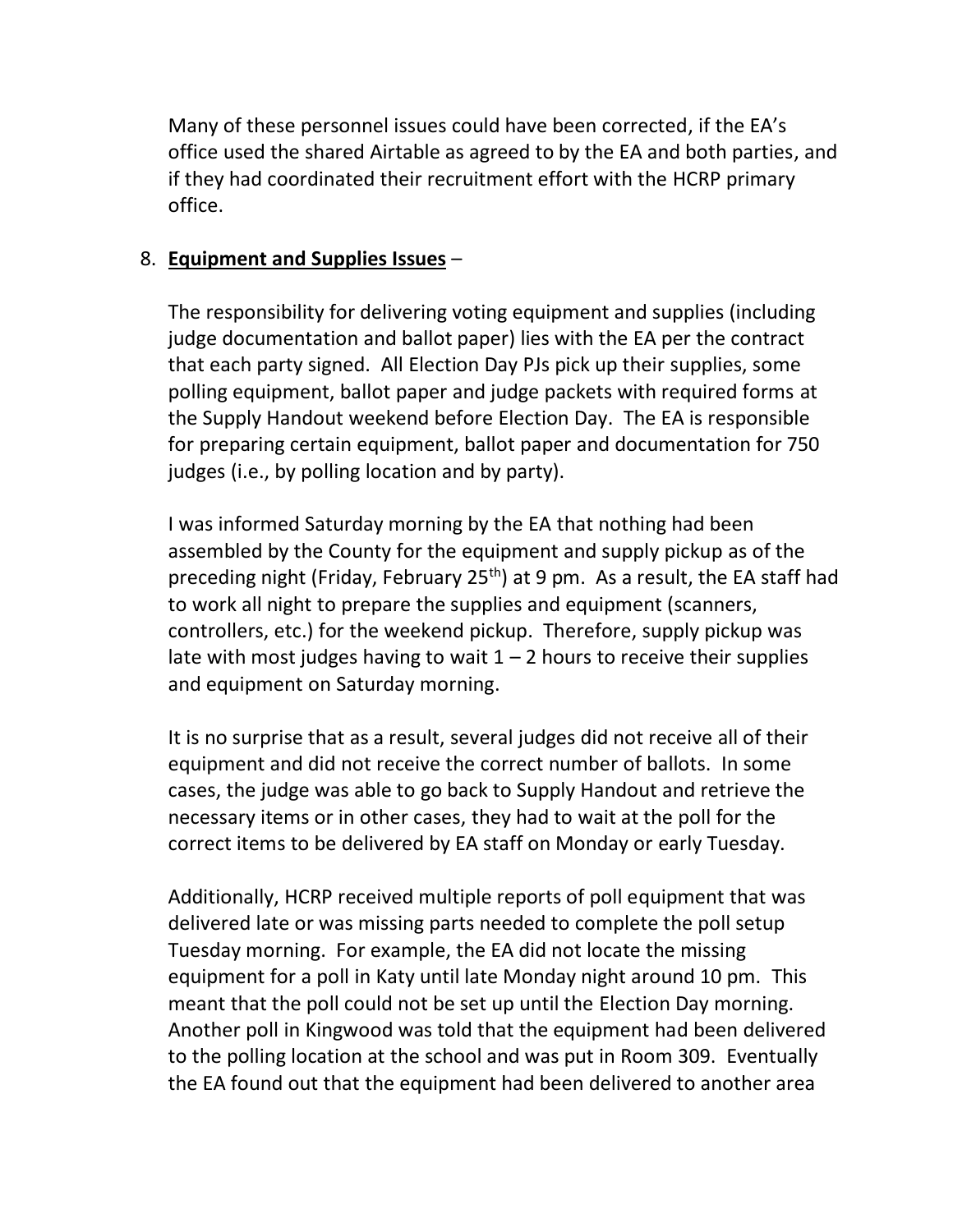school that was **not** even a polling location. The equipment was finally delivered to the correct poll by noon on Election Day.

There were also multiple reports from PJs around the county of missing parts and equipment (controllers, scanners and duos) that did not work. **This is especially troubling given that this equipment is less than two years old.** As a result, some voters stood in line for 1.5 to 4 hours to vote on Election Day.

A number of judges from Early Voting and Election Day reported that the ballots would smear and/or jam in the Scan machine. Consequently, the ballots did not scan and had to be placed in the emergency pouch, where they had to be duplicated and scanned by Central Count before the ballots could be counted.

### 9. **Lack of Chain of Custody** –

It is critical in the election process that there is a chain of custody documenting every step of the election process while ensuring that the equipment and ballots are constantly under the proper authority's control.

Most concerning were the reports of equipment and supplies being checked out during the Supply Handout the preceding weekend without documenting a chain of custody. Additionally, there was no chain of custody documentation noted at drop-off on election night.

We have received reports of the scheduled drop-off locations being closed and judges having to "call around" to find where they could deliver their ballots and equipment late Tuesday evening and in one case early Wednesday morning. Even more concerning is the report of one judge who could not drop off his equipment and ballots, which he ended up leaving in his car overnight. It was reported late Wednesday that they had located him and a Harris County Constable was going to pick up the judge's equipment and ballots.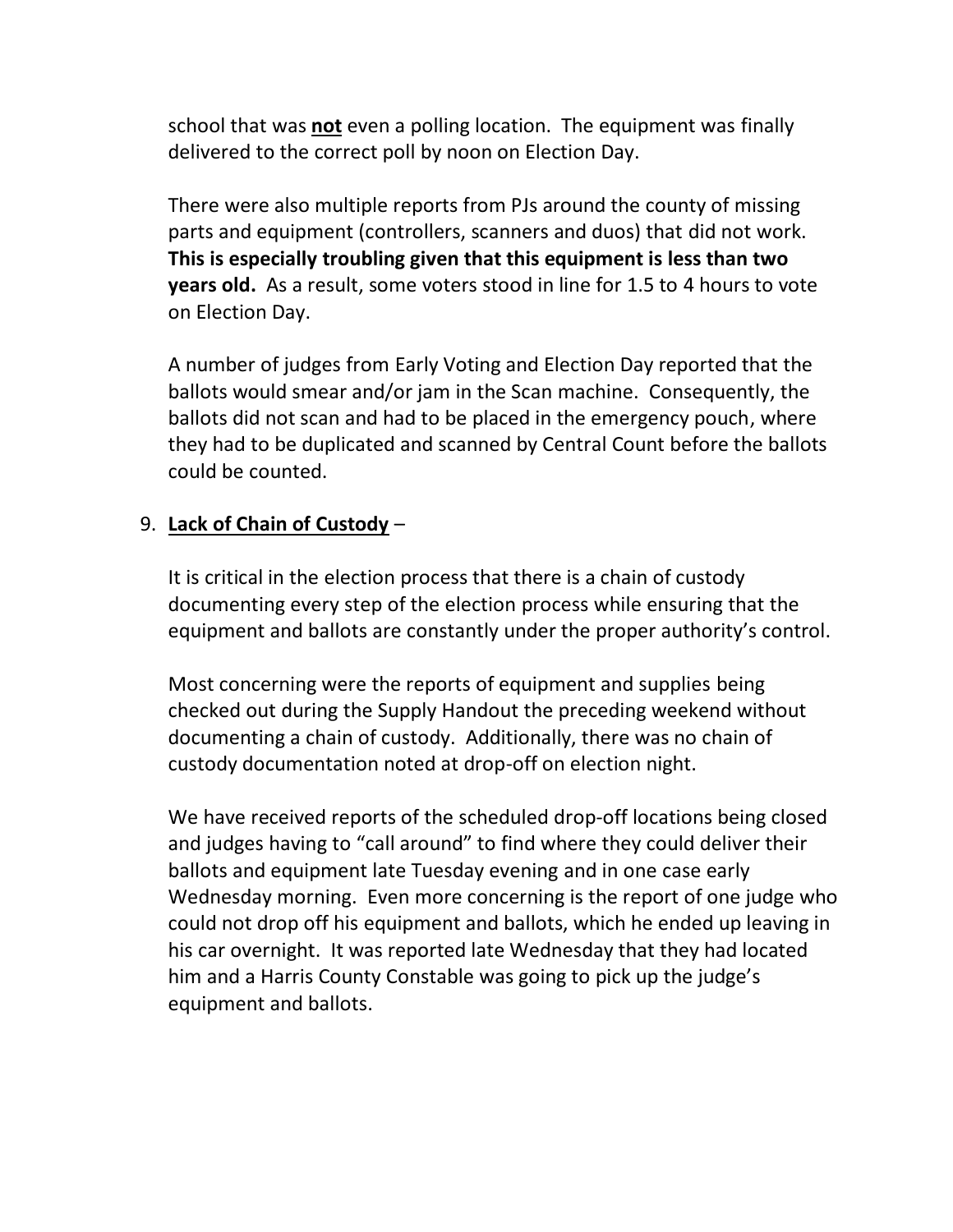The above are just a few of the more serious problems with how this election was run by the EA. There were also issues with the assignment of polling locations and HCRP being told that a historic polling location was unavailable only to find out the EA never contacted the location owner. Additionally, the HarrisVotes.com website crashed on Election Day morning, so voters were unable to "lookup" their polling location.

The reality is that problems occurred from day one starting with the Logic & Accuracy (L & A) test where the EA did not have enough ink to print the test ballots and reports. The L & A test is where a mock election is prepared and every precinct ballot coding is tested. This test should have been concluded within 3 days, but was not completed until 10 days later.

In conclusion, the examples cited above are just a few of the massive number of calls and emails that HCRP has received since March 1st regarding problems with how this election was managed. **Every reported problem relates to the mismanagement of the election process, including poorly trained personnel and election workers, no clearly defined tasks and associated timelines and an overall lack of controls and oversight by the EA.** 

Harris County has three more elections that will be conducted county-wide this year. There is a May  $7<sup>th</sup>$  election for local city and school board races and proposed Texas Constitutional Amendments. The next election is the Primary Runoff on May 24<sup>th</sup>. These elections will be followed by the November General Election.

Under normal circumstances, HCRP would not suggest a change in the people managing the election process approximately 60 days before the next election on May 7<sup>th</sup>. However, HCRP believes that the issues with how this election was **managed are so serious that Isabel Longoria and her upper-level management team should be replaced immediately with experienced and trained personnel who have run large elections in the United States. Alternatively, the responsibility for the election process could be returned to elected officials, who have the experience and will have to face the voters, if they fail in this task.**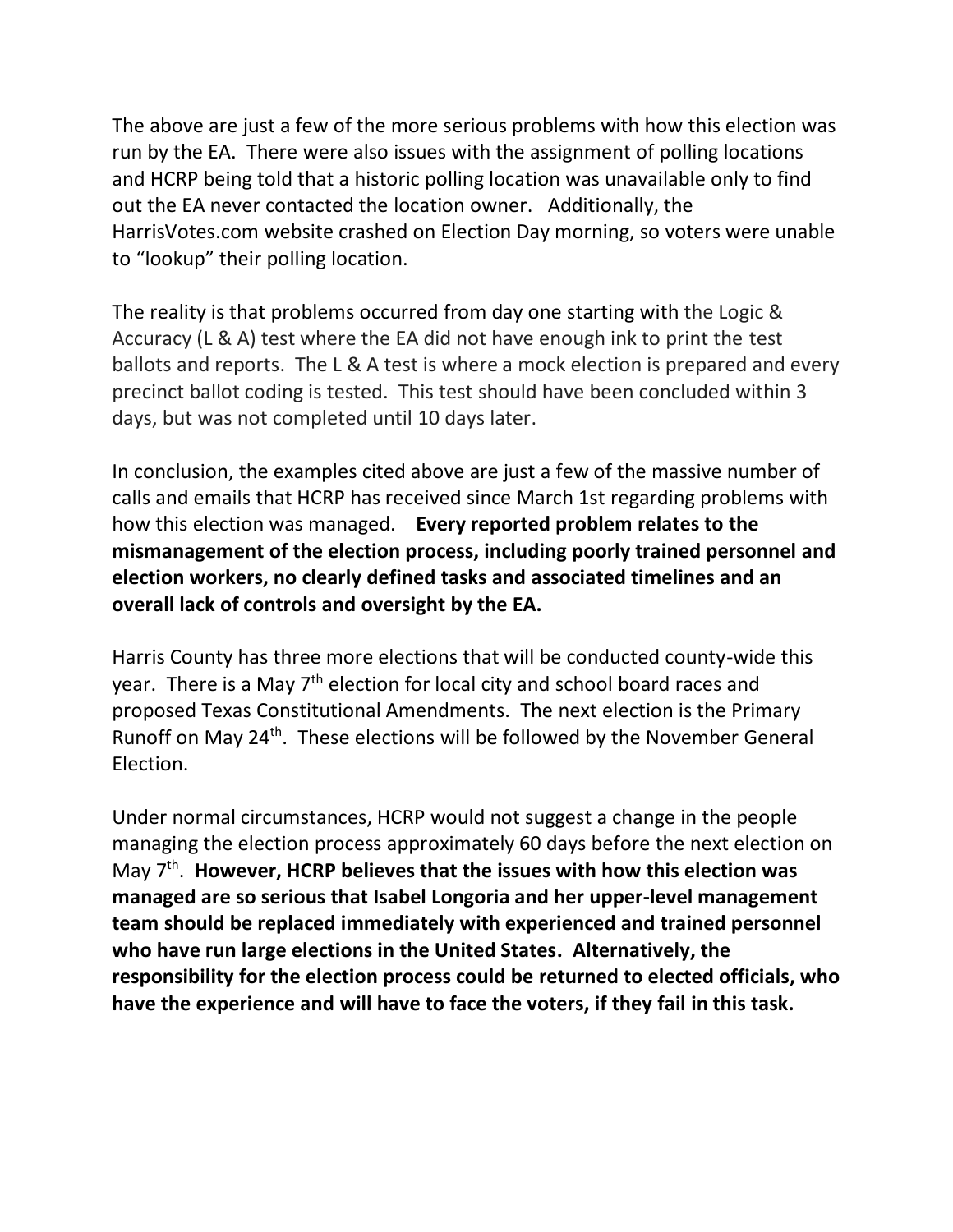Additionally, further remedial and oversight steps should also be put into place through the remainder of 2022 to ensure that elections are run efficiently, correctly, and legally in Harris County and help restore the confidence of the voter and election workers.

HCRP filed a breach of contract lawsuit on March 7th and is requesting state oversight, independent from the EA or Harris County. We are requesting independent oversight under the supervision of the state court system. The purpose is to rebuild the local election infrastructure that has been eliminated by the EA since October 2020 including putting in place controls and restoring checks and balances to ensure that future elections will be managed correctly and according to the law.

Harris County Judge Lina Hildago took the responsibility for the elections away from duly elected officeholders, promising Harris County voters that elections would be more "efficient" under Election Administrator Isabel Longoria (someone with no prior election administration experience or credentials in running elections). **This did not happen with this primary election.**

Voters had to stand in long lines due to malfunctioning equipment, voters received the wrong ballot, voters were not able to have all pages of their ballot counted, voters were not able to go to polls that were listed as open due to lack of equipment or lack of functioning equipment or lack of the EA working with the parties to provide a judge. **The 2022 Harris County Primary Election will go down as the worst run election in Texas history!** 

Harris County needs to take responsibility for the failures and responsibility to put in place experienced, skillful, knowledgeable non-partisan leadership. The whole process needs independent oversight to ensure that Harris County is taking the appropriate steps to re-assemble what has been disassembled and re-establish election administration best practices.

**The voters of Harris County deserve better!** Voters, regardless of their party affiliation, should be able to go to a polling place where the equipment actually works and the poll opens on time. They should be confident that they will receive the correct ballot style on the right size paper and that their vote will be correctly scanned and recorded. The volunteers, who give up their personal time to be an